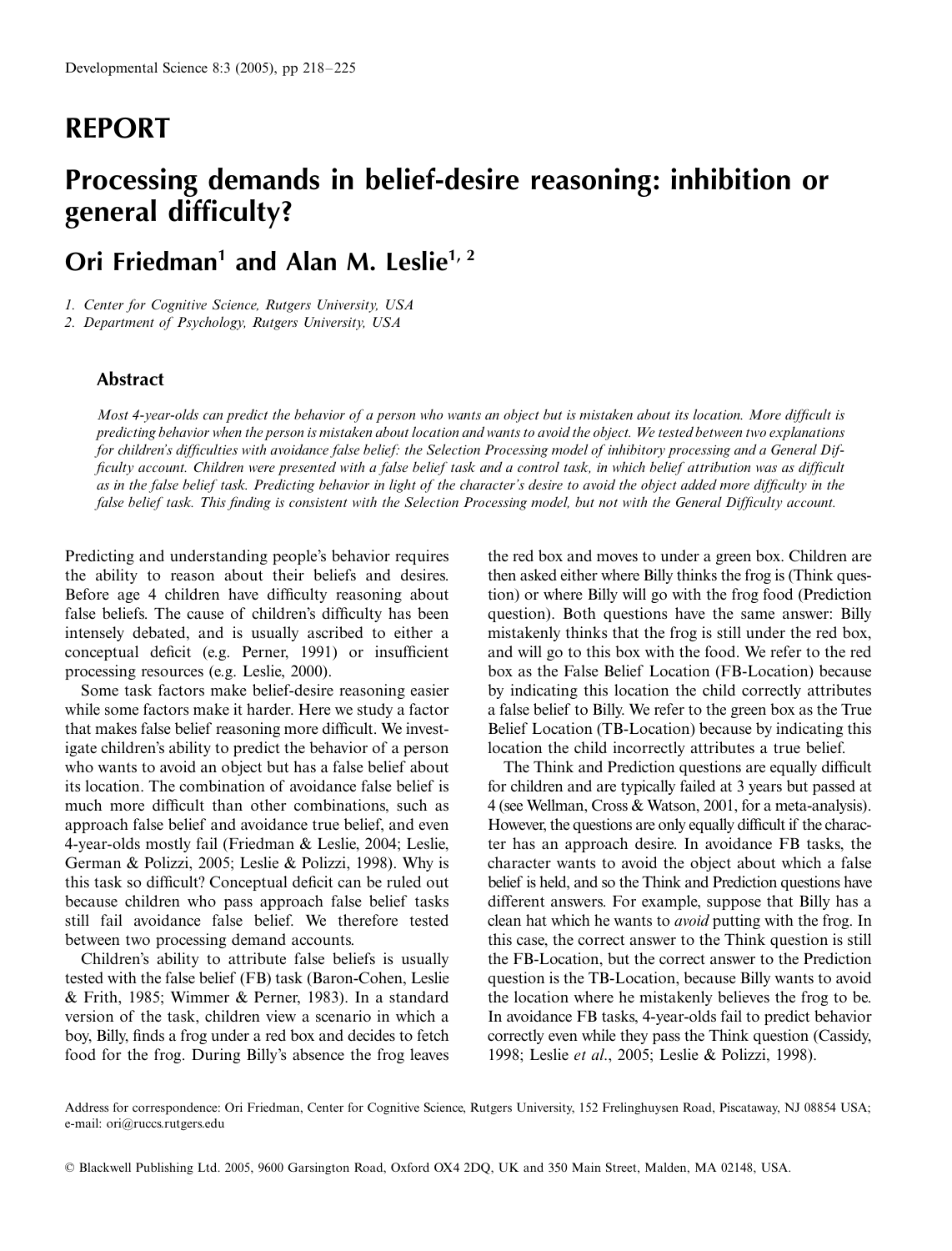Why do children who pass the standard FB task fail the avoidance FB task? Failure does not result from a lack in conceptual knowledge about 'avoidance' desires. The same children easily predict the behavior of a character with an avoidance desire when the character has a true belief (Leslie & Polizzi, 1998), and even 3-year-olds can do so (Leslie *et al*., 2005). Failure is probably due to processing demands. We next review two processing accounts of children's difficulty with avoidance false belief, and then test between them.

## **Selection processing**

According to the first account, children's belief-desire reasoning is made possible by two neurocognitive mechanisms, the Theory of Mind Mechanism (ToMM) and the Selection Processor (SP). ToMM provides children with certain basic mental state concepts, such as BELIEF and DESIRE, allowing children to attribute these mental states (Leslie, 1987, 1994). SP is an inhibitory process which helps select the correct content for the mental states to be attributed (Leslie & Thaiss, 1992; Roth & Leslie, 1998). According to the ToMM-SP account, errors in belief-desire reasoning result because SP is immature and ineffective in young children. Other proposals also claim that belief-desire reasoning requires inhibitory processing (e.g. Carlson, Moses & Breton, 2002; Russell, Mauthner, Sharpe & Tidswell, 1991).

When determining the target of a person's belief or desire/ action, ToMM first provides a set of plausible candidate targets, and SP then selects the most likely target from this set. In standard FB tasks the TB- and FB-Locations are plausible targets for Billy's belief about where the frog is.

The account assumes varying salience levels for plausible candidates and that the most salient candidate will be selected. The TB-Location is always the most salient candidate initially, but salience can be adjusted downward by applying inhibition. Success in FB tasks requires such adjustment. If inhibition is effective, then the salience of the TB candidate drops, and the FB candidate is selected. Younger children may lack the resources to effectively inhibit the TB candidate, resulting in a failure to attribute false belief. In simple true belief tasks there is no need to inhibit the TB candidate, and so these tasks are easy for young children.

According to the account, predicting the behavior of a person with an avoidance desire also requires inhibition: SP first identifies the target that is to be avoided, and then an inhibition is applied to that target, so that an alternative will be selected as the target of action. Three-year-olds' success predicting behavior from an avoidance desire (with true belief) shows that less inhibition is necessary when determining the target of an avoidance desire than when determining the target of a false belief (with approach desire) (Leslie *et al*., 2005).

So far we have considered cases of 'single inhibition': false belief with approach desire and avoidance desire with true belief. But predicting the behavior of a person with a false belief and an avoidance desire requires 'double inhibition', one for the belief and one for the desire. Combining the inhibitions in the correct way appears to be demanding  $-$  in particular, the inhibitions cannot simply be added together because this will result in the wrong answer being selected.

How do inhibitions for belief and desire combine for successful performance in the avoidance FB task? Leslie and Polizzi (1998) proposed two versions of the model, which mainly differed in whether inhibitions for belief and desire are applied serially or in parallel. We describe only the parallel 'inhibition of inhibition' model, because recent data rule out the serial version (Friedman & Leslie, 2004; Leslie *et al*., 2005).

In the 'inhibition of inhibition' SP model, inhibitions for belief and desire are applied to the TB candidate in parallel. If either inhibition or both inhibitions reach the TB candidate then its salience will be reduced, ensuring selection of the FB candidate. However, this is the wrong answer for the avoidance FB task. For success, the inhibitions for belief and desire must themselves be inhibited, so that no inhibition reaches the TB candidate. The TB candidate remains more salient than the FB candidate and thus is correctly selected as the target of the person's action. In Figure 1, the processing is visualized via an arrow or index which points at the currently most salient candidate and with one inhibition inhibiting the other.

The 'inhibition of inhibition' SP model claims that successful performance on the avoidance FB task



**Figure 1** *The Selection Processing Model.*

*The TB and FB candidate contents are shown as boxes. The arrow represents the currently selected belief/desire content. To predict where a character with a false belief and an avoidance desire will go: (1) the target of true belief and approach desire – the TB-Location – is indexed; (2) inhibitions for false belief and for avoidance desire are applied in parallel, such that one inhibition inhibits the other, cancelling out; (3) The result is that the initial indexing is unchanged and indicates correctly where the character will go.*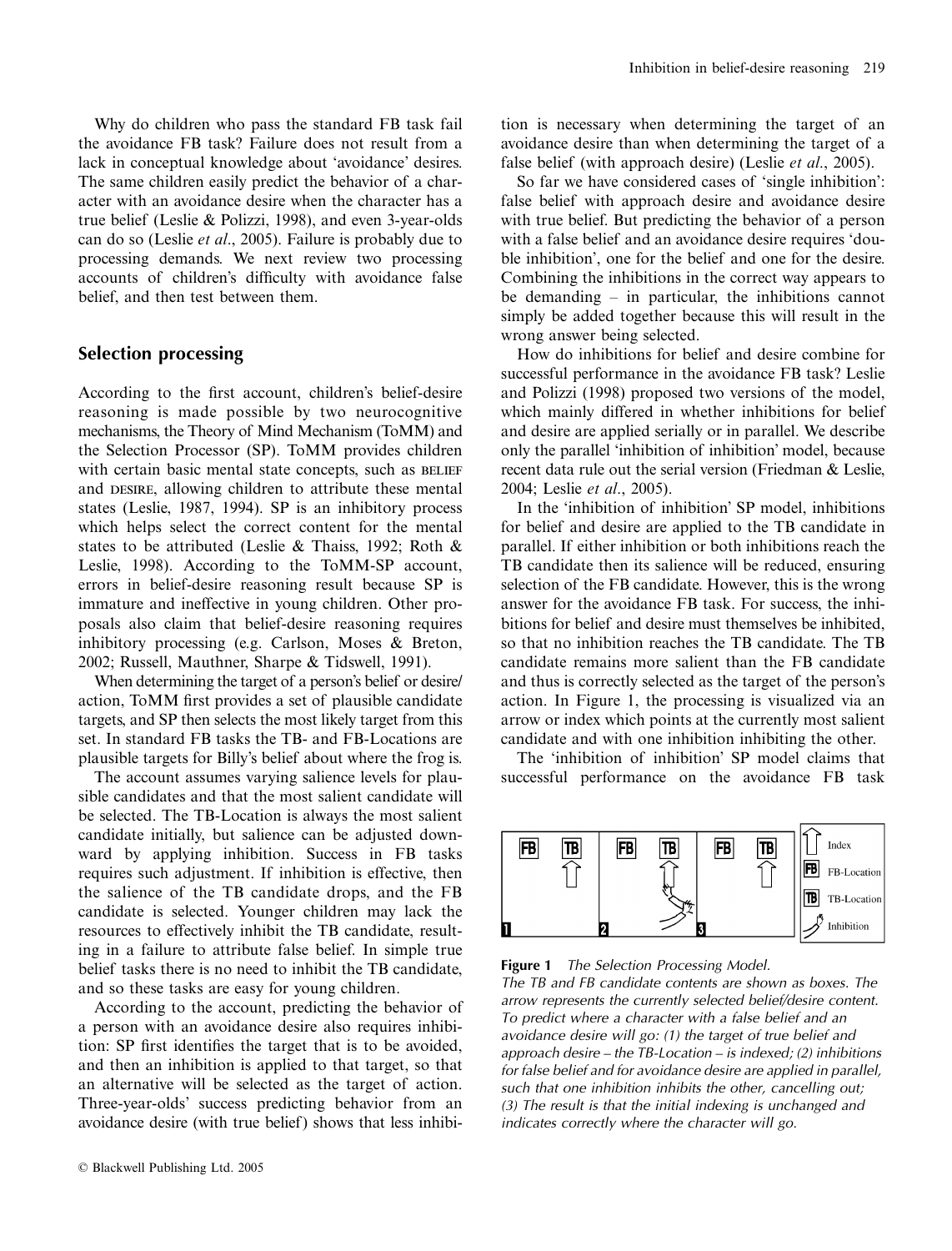requires that inhibitions for belief and desire be mustered simultaneously such that they cancel out. If a child has resources sufficient for only one inhibition, then it will reduce the salience of the TB-Location, and cause the FB-Location to be mistakenly selected as the target of action. The avoidance FB task is more difficult than the standard approach task because passing the avoidance FB task requires inhibition of inhibition.

## **General Difficulty**

It is also possible, however, that children's difficulty with avoidance FB might result from an increase in 'general difficulty' of processing. According to a General Difficulty account, attributing a false belief stresses the child's processing resources nearly to the limit. Behavior prediction requires more resources when considering a person with an avoidance desire than a person with an approach desire. To predict behavior in the avoidance FB task the child must consider both the character's false belief and avoidance desire. Because most of the child's processing resources are already spent in attributing false belief, the addition of avoidance desire to the FB task acts as a 'last straw' that increases the processing resources necessary for success beyond the processing resources actually available to the child, sinking performance.

General Difficulty accounts of the avoidance FB effect have been compared unfavorably with the SP model and dismissed for several reasons (see Leslie, 2000; Leslie *et al*., 2005; Leslie & Polizzi, 1998). For example, if avoidance desire increases general difficulty then we should expect other task manipulations, which increase task complexity, to do the same. But there are few such factors – children's performance on FB tasks is remarkably consistent across many task variations. However, such arguments rely on inference. Experimental evidence is needed to test between the two accounts.

## **General Difficulty or inhibition of inhibition?**

The competing accounts give different explanations for children's relative ease in predicting behavior in avoidance true belief (TB) tasks. According to the ToMM-SP account, avoidance TB requires a single inhibition, namely, for avoidance desire. Passing is therefore easier than in avoidance FB tasks, where two inhibitions must cancel out. According to the General Difficulty account, avoidance TB is easy because true belief attribution requires few processing resources, and so plenty of resources remain available for considering the avoidance desire.

The accounts can be pitted against one another by using a *difficult* TB task, in which belief attribution is at least as difficult as in FB tasks. According to the General Difficulty account, a difficult true belief attribution can stress processing resources as much as false belief. Adding an avoidance desire to such a task will then act as a 'last straw', just as it does in avoidance false belief. Because most of the child's processing resources are already spent in attributing the difficult true belief, the addition of avoidance desire will require more processing resources than are actually available to the child, sinking performance. Thus, children who succeed in attributing 'difficult' true belief will find the extra burden of considering avoidance desire equally detrimental to behavior prediction in both tasks.

According to the ToMM-SP account, predicting the character's action in the difficult avoidance TB task will still require only a *single* inhibition – for desire – just as in the regular *easy* avoidance TB task. The processing demands of the belief and the desire factors in the task will be merely additive, and will not interact as they do in *double* inhibition. Thus, the extra burden of considering avoidance desire will be less detrimental than in the avoidance FB task.

The difficult TB task we used is the partial true belief (PTB) task (Roth & Leslie, 1998; Leslie & Frith, 1988) in which the character is partly informed about and partly ignorant of a situation. In our avoidance version of this task, Billy wants to put his clean hat under one of two boxes, but not under whichever box holds a dirty frog. He sees a frog under one box but is absent when another frog goes under the second box. In this task Billy has partial knowledge: He knows that there is a frog under one box (TB-Location) but is unaware that another frog is under a second box (Ignorance-Location). As in avoidance FB tasks, children were asked a Think question about where Billy thinks a frog is, and a Prediction question about where Billy will go with his clean hat.

We used the PTB task for two reasons. First, previous findings show that prediction in the PTB task is at least as difficult as in the FB task: Roth and Leslie (1998) administered FB and PTB tasks to 3-year-olds in three age groups (young, middle, older). Both tasks were equally difficult at each age, though the PTB task may have been more difficult than the FB task – performance only improved with age in the FB task. Second, the PTB task is a kind of true belief task, and so the ToMM-SP account suggests that it is difficult for different reasons than is the FB task. In the PTB task the character has a true belief and so success does not require inhibiting a default tendency to attribute true belief. Thus, the ToMM-SP account claims that behavior prediction in avoidance PTB tasks requires only a single inhibition – for the character's avoidance desire.

We are uncertain why belief attribution is difficult in the PTB task. But knowing the source of difficulty is not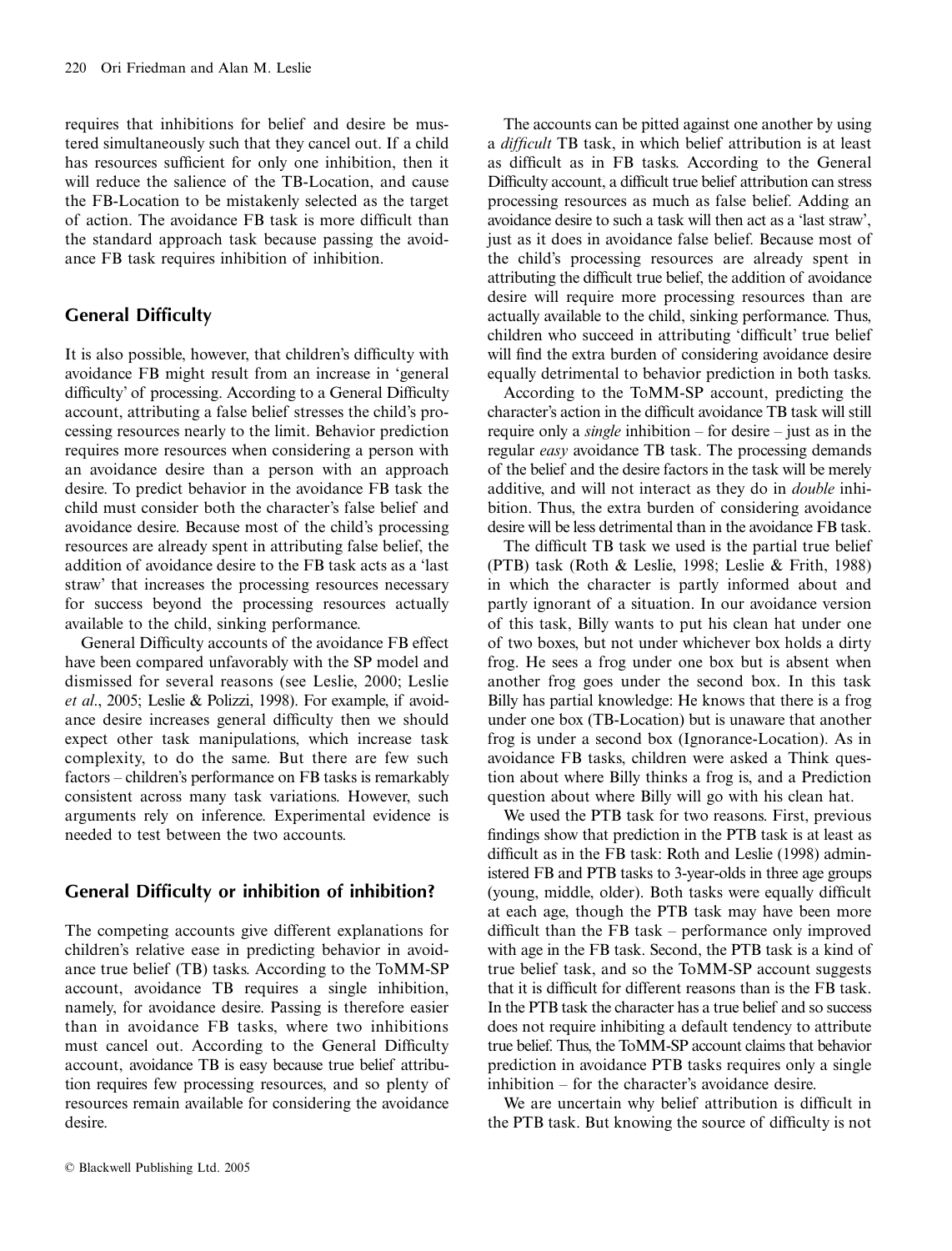relevant to our test between the SP and General Difficulty accounts. What is relevant is that belief attribution is at least as difficult in the PTB task as in the FB task, and that succeeding on the PTB task does not require attributing a false belief. Given these conditions, the General Difficulty account predicts that prediction should be equally difficult in avoidance versions of both tasks, whereas the ToMM-SP account predicts that performance will be worse in the avoidance FB task.

## **Experiment 1**

Four-year-olds received either an avoidance FB or PTB task. The General Difficulty account predicts that behavior prediction will be equally difficult in each task. The ToMM-SP account predicts that behavior prediction will be harder in the avoidance FB task than in the PTB version.

### *Method*

#### Subjects

Seventy 4-year-olds were tested, with equal numbers receiving each task. Five children in the FB task, and one in the PTB task, were rejected for failing a Control question. An additional three children in the FB task, and four in the PTB task, were rejected for failing the Know question. The remaining 27 children who received the FB task ranged between 4:0 and 5:0 years (mean  $=$ 4:6 years,  $SD = 3.24$  months), and the remaining 30 children who received the PTB task ranged between 4:2 and 5:0 years (mean = 4:7 years,  $SD = 2.89$  months).

#### Materials

Each task made use of a foam board stage, and dolls and props.

#### Procedure

Each child received an avoidance FB or PTB task. In the FB task the character saw the object under one box (FB-Location) but was absent when it moved to under another box (TB-Location). In the PTB task the character saw the object under one box (TB-Location) but was absent when a second object went under another box (Ignorance-Location). We counterbalanced whether the TB-Location was the box on the right or left.

Both tasks included two control questions, a Know question, a Think question, and a Prediction question. To ensure that we were dealing with reliable passers we rejected children who failed a control or Know question. The Appendix shows



**Figure 2** *Experiment 1. Number of children passing Think and Prediction questions in the PTB and FB tasks.*

task protocols. It is unlikely that performance was affected by use of animates (frogs) as the target of belief because previous investigations using animate targets found typical FB task performance (e.g. Leslie & Polizzi, 1998).

### *Results*

Testing between the SP and General Difficulty accounts requires that belief attribution be at least as difficult in the PTB task as in the FB task. This requirement was met: 19 of 30 (63.33%) children passed the Think question in the PTB task, and 21 of 27 (77.78%) passed in the FB task (Upton's  $\chi^2 = 1.39$ ,  $p = .24$ , two-tailed).

We compared the difficulty of predicting avoidance behavior for children who passed the Think question. As predicted by the SP model, and shown in Figure 2, the Prediction question was more difficult in the FB than PTB task: of 19 children who passed the Think question in the PTB task, 16 (84.21%) passed the Prediction question, whereas of 21 children who passed the Think question in the FB task, only 9 (42.86%) passed the Prediction question (Upton's  $\chi^2 = 7.10$ ,  $p = .004$ , one-tailed).

#### *Discussion*

Belief attribution was equally difficult in both tasks. But for children who correctly attributed belief, the need to consider the character's avoidance desire added more difficulty in the avoidance FB task than in the PTB version. This finding is consistent with the SP model, but conflicts with the General Difficulty account.

Our test of the General Difficulty account requires that attributing belief is as difficult in the PTB task as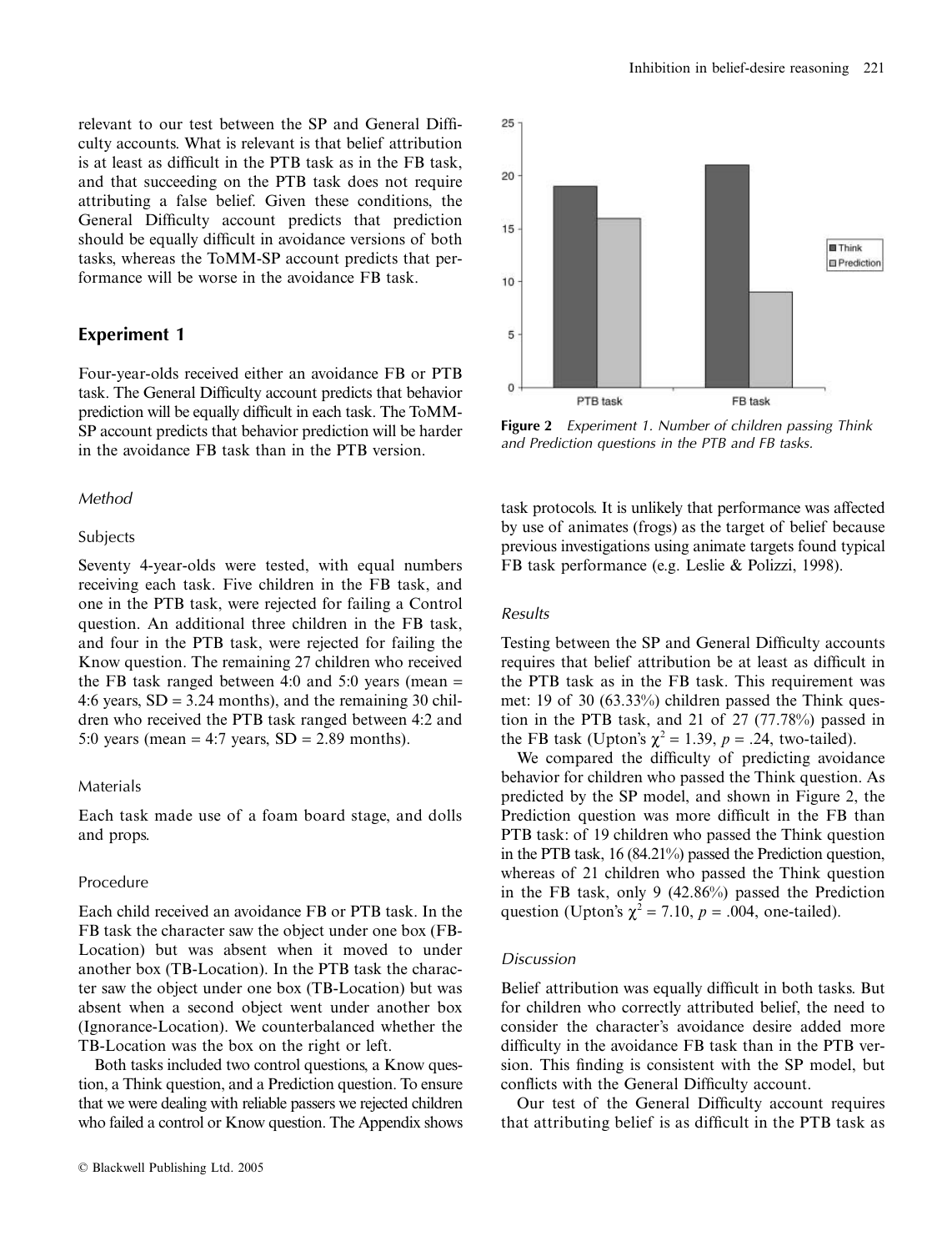in the FB task. However, we may have unfairly increased the difficulty of attributing belief in the PTB task through use of the Think question. 'Think' may imply that one is unsure or incorrect, but in the PTB task the character *knows* where the object to be avoided is. Asking the Think question may have misled children about the character's knowledge, and lowered performance.

A second experiment was conducted in which the Think question was replaced with a Say question: 'Which box will Billy say the/a dirty frog is in?' The Say question tests belief attribution, but without implying that the character does not know where the object is.

## **Experiment 2**

#### *Method*

#### Subjects

Forty-five 4-year-olds were tested, with 22 receiving the FB task and 23 receiving the PTB task. In the FB task, one child was rejected for failing a Control question and another three for failing the Know question. In the PTB task, four children were rejected for failing a Know question. The remaining 18 children who received the FB task ranged between 4:3 and 5:1 years (mean = 4:8 years,  $SD = 3.31$  months), and the remaining 19 children who received the PTB task ranged between 4:1 and 5:0 years (mean = 4:7 years,  $SD = 3.58$  months).

### Materials

Materials were as in Experiment 1.

#### Procedure

The procedure was identical to Experiment 1, except that belief attribution was tested with Say questions. In the FB task, the Say question was 'Which box will Billy say the dirty frog is in?' In the PTB task, the question was 'Which box will Billy say a dirty frog is in?'

#### *Results*

Despite use of a Say question, belief attribution in the PTB task remained difficult: 12 of 19 (63.16%) children passed the Say question in the PTB task, and 16 of 18 (88.89%) passed in the FB task (Fisher's exact test,  $p = .15$ , two-tailed). Summing across both experiments, belief attribution was more difficult in the PTB task (Upton's  $\chi^2 = 4.17$ ,  $p = .041$ , two-tailed).



**Figure 3** *Experiment 2. Number of children passing Say and Prediction questions in the PTB and FB tasks.*

Figure 3 shows that the Prediction question was more difficult in the FB than PTB task, replicating Experiment 1. Of 12 children who passed the Say question in the PTB task, 11 (91.67%) passed the Prediction question, whereas of 16 children who passed the Say question in the FB task, only 8 (50%) passed the Prediction question (Fisher's exact test,  $p = .024$ , one-tailed).

#### *Discussion*

The findings replicated those of Experiment 1. Consistent with the SP model, children who correctly attributed belief (by passing the Say question) had difficulty predicting behavior in the FB task, but not in the PTB task.

## **General discussion**

In two experiments we showed that belief attribution is at least as difficult in the PTB task as in the FB task. From the perspective of the General Difficulty account this finding suggests that attributing belief demands at least as many processing resources in the PTB task as in the FB task. The General Difficulty account, therefore, predicts that considering the character's avoidance desire should sink performance on the behavior prediction question as much in the PTB task as in the FB task. This was not found.

Consistent with the SP model, children who passed Think questions were worse at predicting behavior in the FB task. According to the SP model, predicting behavior in the avoidance FB task is difficult because it requires 'double inhibition'. In the avoidance PTB task prediction requires only a single inhibition, and is therefore less difficult.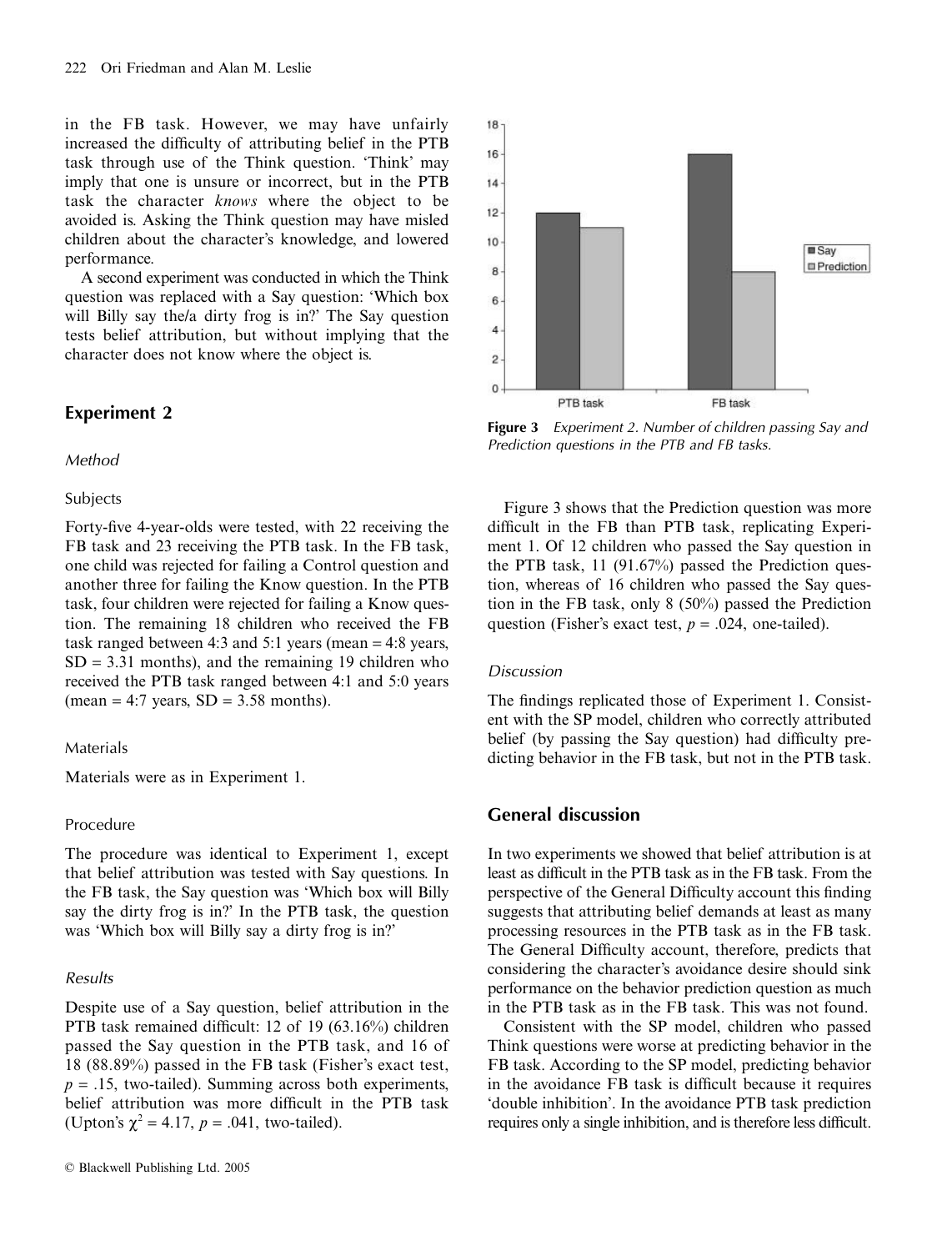The findings support the SP model and increase our understanding of the role of inhibitory processing in belief-desire reasoning. The SP model claims that 3 year-olds' difficulty with FB tasks results from the need to inhibit attribution of true belief. This processing demand remains in preschoolers after they pass standard FB tasks, and is revealed by their difficulty with avoidance false belief.

Future research may lead us to revise our account of the inhibitory processes in the FB and avoidance FB tasks. Even so, the current findings rule out a General Difficulty account of the avoidance FB task. The General Difficulty account cannot be defended by claiming that children who succeeded in attributing belief in the PTB task had greater processing resources than those in the FB task and therefore found behavior prediction easier. Belief attribution appears to be harder in the PTB than FB task, and may require greater resources. But what matters most for the General Difficulty account is not the resources required to attribute belief, but the resources that *remain after* doing so – these resources are drained when considering avoidance desire. According to the General Difficulty account, the greater difficulty of attributing belief in the PTB task should have left subjects with fewer resources with which to consider avoidance desire, and so behavior prediction should have been harder in the PTB than FB task. The data contradict this prediction.

The General Difficulty account also cannot be helped by claiming that we were wrong to assume that equally difficult tasks stress processing resources equally. Instead, difficulty in one task might result from a lack of conceptual competence. Our findings would be threatened only if difficulty in the FB task was due to processing demands and difficulty in the PTB task due to lack of conceptual competence. If this were true, processing resources would be more strained when attributing belief in the FB task than in the PTB task, and the General Difficulty account would also expect behavior prediction to be more difficult in the FB task. However, there is no reason to believe that 4-year-olds lack the conceptual competence to succeed on PTB tasks, though this explanation is often proposed for children's difficulty with FB tasks.

Finally, the General Difficulty account cannot be modified to posit multiple processing demands in beliefdesire reasoning tasks. While a multiple demands model could explain our findings, it would hardly be a *General* Difficulty account, since multiple demands imply specific, not general, difficulties. Indeed, the SP model posits multiple processing demands: attributing false belief and considering avoidance desire both make demands of inhibitory processing, whereas attributing belief in the PTB task makes different processing demands.

Beyond testing between the SP and General Difficulty accounts, the current experiment extends our knowledge about partial true belief. We now know that belief attribution in the PTB task is at least as difficult as in the FB task at both 3 (Roth & Leslie, 1998) and 4 years of age. According to the ToMM-SP account, attributing belief in FB and PTB tasks is difficult for different reasons. In FB tasks, belief attribution is difficult because it requires mustering inhibition to overcome a default tendency to attribute true belief. But in PTB tasks the character has a true belief, and so some other explanation is needed.

Our findings support the view that belief attribution makes different processing demands in the FB and PTB tasks. Specifically, the findings rule out the possibility that the PTB task is really an FB task, in which the child must ignore her true belief that both boxes contain objects, in order to attribute the false belief that the Ignorance-Location is empty. If the PTB task were really just an FB task, then passing avoidance PTB would require double inhibition, and behavioral prediction would have been equally difficult in both tasks. Our results contradict this, leading us to conclude that PTB and FB are substantially different tasks.

We are uncertain why belief attribution is difficult in the PTB task. However, we suspect that difficulty may arise because the task involves two objects – one in the TB-Location and one in the Ignorance-Location. The ToMM-SP system must index the object in the TB-Location because the character knows about that object, and therefore has a belief about it. However, the system must *not* index the Ignorance-Location, because the character has no belief about the object in that location. ToMM-SP may have difficulty assigning indexes when there are multiple objects or may have difficulty refraining from indexing the Ignorance-Location.

One reviewer suggested that inhibition may be required for successful belief attribution in the PTB task. At first glance our findings contradict this suggestion. If the PTB task required inhibition then the avoidance version should have required double inhibition, and been more difficult. But the PTB task might involve inhibition nonetheless. Further investigation of the PTB task is necessary. For the time being we have refuted the General Difficulty account as an explanation for children's difficulty with the avoidance FB task.

#### *Relation to other accounts*

The SP model is related to other accounts of belief-desire reasoning which stress executive and inhibitory processing (e.g. Carlson *et al*., 2002; Frye, Zelazo & Palfai, 1995;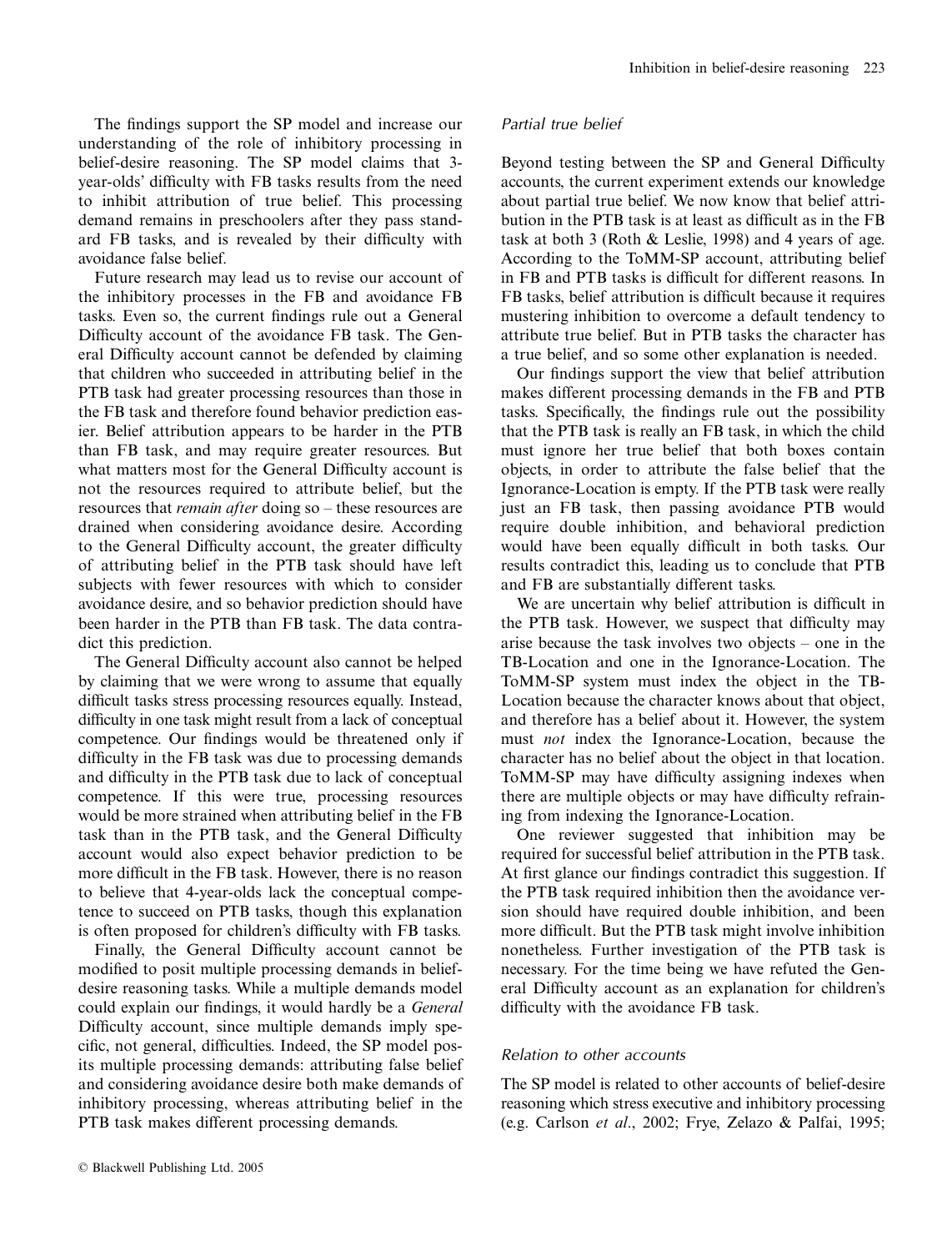Russell *et al*., 1991). However, we believe that only the ToMM-SP account explains a number of findings pertaining to avoidance desire (see Leslie *et al*., 2005).

Some accounts claim that younger children fail the FB task because they lack the inhibitory resources necessary to inhibit reality, or a tendency to report reality. These 'reality inhibition' accounts differ from the ToMM-SP model in their claims about *what* is inhibited in successful FB task performance. According to the ToMM-SP account, success on FB tasks requires inhibiting a plausible content for belief – the content corresponding to true belief.

This difference between the ToMM-SP and reality inhibition accounts is subtle but important. Although 'reality' and 'true belief' mirror one another, processing 'reality' is not part of 'theory of mind' but processing a true belief attribution is. It is difficult to see how reality inhibition explains children's difficulty in avoidance FB tasks. These accounts claim that younger children fail the FB task because they fail to inhibit reality. But in the avoidance FB task the correct answer is the 'reality' location, and this task is failed by older children.

Reality inhibition accounts face other problems not shared by the ToMM-SP account: Perner, Lang and Kloo (2002) demonstrate that children perform equally poorly on standard FB tasks and 'explanation' tasks, in which children must explain why a person searches for an object in an erroneous location. Perner and colleagues claim that the explanation task does not require inhibition of reality, and so inhibitory demands cannot

be the source of children's difficulty in the standard task (assuming that standard and explanation FB tasks are difficult for the same reason).

Perner's argument applies to reality inhibition accounts, but not to the ToMM-SP account. According to the ToMM-SP account, the explanation FB task involves inhibitory processing for the same reason that the standard FB task does, namely, both require the attribution of false belief. To explain why the person looks for the object in an erroneous location, the child must realize that the person has a false belief about where the object is, and must therefore inhibit attributing a true belief to the person. It is no surprise, then, that the Explanation task is as difficult as the standard FB task.

A different processing account for children's failure is the Cognitive Complexity and Control theory (e.g. Frye *et al*., 1995) which claims that children's performance on a variety of tasks is limited by the complexity of rule structures that children can represent. It seems to us that this theory's predictions about the current experiment should be similar to those of the General Difficulty account: PTB and FB tasks are of similar difficulty, and ought to involve similarly complex rule structures. Avoidance desire increases the difficulty of the FB task, implying that a more complex rule structure is needed to pass avoidance FB tasks. Adding avoidance desire to the PTB task should also increase the complexity of the rule structure necessary for success, dropping performance. But it does not: PTB performance is similar regardless of whether avoidance desire is considered.

## **Appendix**

## *Task protocols for Experiment 1*

This is Billy and look what he has. It's a nice clean hat. Billy wants to keep his hat nice and clean, he doesn't want to get it dirty. So he puts it down outside and goes into this room to look for a box to put it under. Look there are two boxes here. What color is this box? And what color is this box? Billy looks under the boxes. Is there anything under the green box? No, nothing. And under the red box? It's a frog and it's all dirty! Billy doesn't want to put his clean hat with the dirty frog. Why not? Right, because he doesn't want his clean hat to get all dirty. Now Billy is going to go outside to get his clean hat. Look what happens while Billy is gone . . .

| <b>False Belief</b>                                                                                | Partial True Belief                                                        |
|----------------------------------------------------------------------------------------------------|----------------------------------------------------------------------------|
| The dirty frog crawls from under the red box and goes                                              | Look who comes in the room $\dots$ It's another dirty frog, and it goes    |
| under the green box!                                                                               | under the green box!                                                       |
| Did Billy see that? No!<br>Well now Billy is going to come back and I have some questions for you. |                                                                            |
| <i>Control.</i> In the beginning where did Billy see the dirty frog?                               | <i>Control.</i> In the beginning where did Billy see the first dirty frog? |
| <i>Control.</i> Where is the dirty frog now?                                                       | <i>Control.</i> Where is the other dirty frog?                             |
| <i>Know</i> . Does Billy know that the dirty frog is in here?                                      | <i>Know</i> . Does Billy know that there is a dirty frog in here?          |
| Think. Where does Billy think the dirty frog is?                                                   | <i>Think</i> . Where does Billy think a dirty frog is?                     |
| <i>Prediction</i> . Which box will Billy go to with his clean hat?                                 |                                                                            |